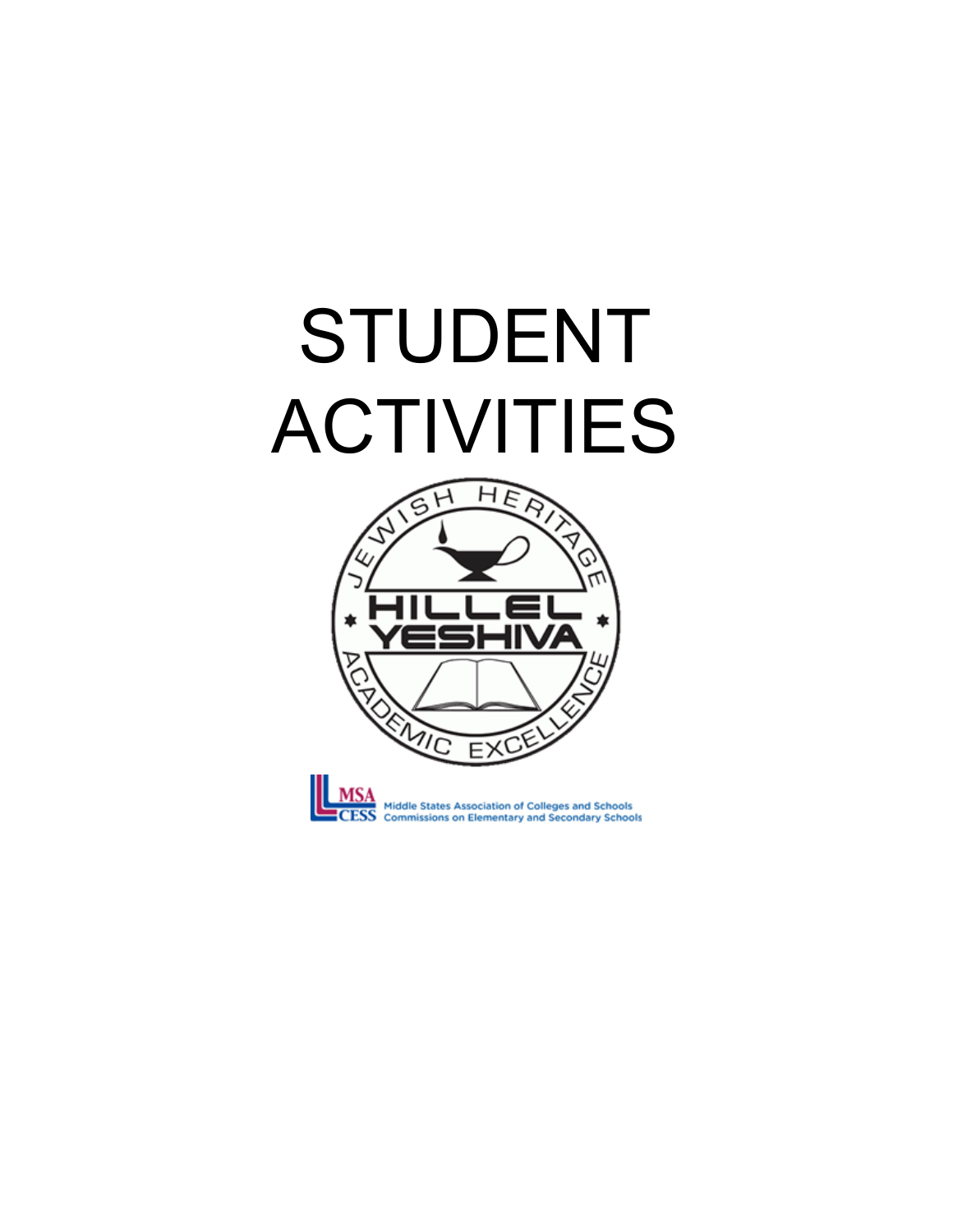## **Hillel Yeshiva High School Student Activities**

Student Activities / Informal Education are a vital and necessary component in the educational development of each child. They serve to pique the students' interest and develop their creativity in areas and issues that wouldn't necessarily enter the realm of the classroom. Moreover, they serve as the training grounds for future leadership. Involvement in programming can bring out the unique talents and abilities that students possess. They can develop crucial skills that will serve them well in future endeavors. Skills such as communication, planning, time management, coordinating, networking, to name just a few, are vital skills that the students will gain along the way in addition to the satisfaction of inspiring and themselves being inspired.

The following is a list of the various clubs and activities that Hillel Yeshiva High School offers:

## **Extra Curricular Activities:**

- Monthly Rosh Hodesh Programs
- Holiday Programs Teshuva Program Lulav & Etrog Workshop Hanukkah Program Tu Bishvat Program Purim Program Pesah Program
- Yom HaSho'ah
- Israel
	- Yom Ha'Atsma'ut Yom Yerushalayim Israel Awareness **Assemblies**  Attendance at Rallies Salute to Israel Parade Senior Trip to Israel
- Back to School BBO
- Yachad Shabbatonim
- Seminar
- Girls' Overnight
- Boys' Night Out
- Student Council
- Tzedakah
- Fund Raising